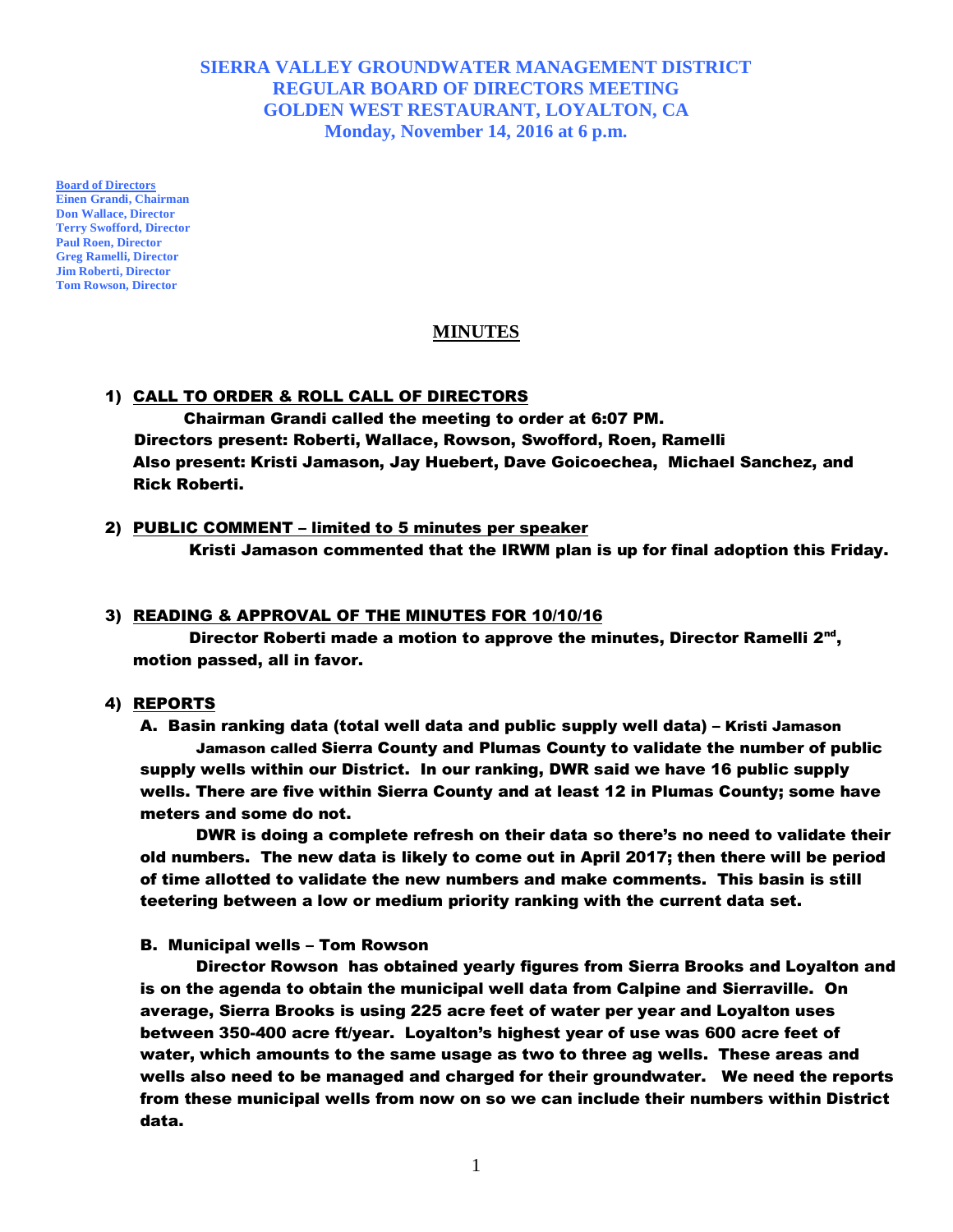### C. Prop 50 work grant – Kristi Jamason

Jamason discovered discrepancies between the SVGMD district boundaries and DWR's Sierra Valley Groundwater basin boundaries and has been in touch with Bill Ehorn (DWR), Mark Nordberg (DWR) and Plumas County. There are approximately 455 acres in the basin that are outside of the District's boundary. Jamason has sent two memos to the District and Plumas County (Planning), outlining options around SGMA Groundwater Sustainability Agency formation in this situation. There is Facilitation funding available for situations like coordinating with other agencies in other parts of the basin, so she has a call into Mary Randall about it. Jamason also has a call scheduled with one of the facilitation firms that is working under this funding (helping 16 different water basins) to learn more about how this works and to secure recommendations of facilitators that might be a good fit for a remote rural area.

As DWR works on updating basin ranking criteria, they will also be adding new environmental criteria (groundwater-surface water interaction, groundwater-dependent ecosystems). They are looking at critical and endangered species maps, and for agricultural pumping near surface water that threatens plants and animals that are dependent on groundwater. They don't yet know the final sources of data they will use. A current look at species maps available online indicated one dry/clay soil loving ivesia plant, willows, aspens and wetland areas. New rankings will come out in April. Jamason prepared a memo on the status of the revised ranking criteria and distributed it to SVGMD directors on October 27.

Jamason researched groundwater management strategies, including ordinances in place in northern California counties, a state order in place in Diamond Valley, NV, powers invested in SGA's by SGMA and in SVGMD by its founding legislation. A memo and examples and excerpts was distributed to SVGMD and Plumas and Sierra Planning directors on November 7.

Jamason met with Burkhard Bohm and Denny Churchill (a soil scientist) to give us additional information where water can move between shallow and deep aquifers. Jamason is working to arrange for two public workshops where Bohm and the UC Davis team can present the results of the recharge study (Bohm) and the new Sierra Valley groundwater model (UC Davis). The UCD team will present the results of running 16 different climate scenarios through the model to project what will happen in the next 100 years. Jamason is documenting questions to send to the presenters ahead of the workshops. Some questions the directors would like answered during these presentations include: What is the direction of water flow? How are the fault lines within Sierra Valley affecting groundwater? Where do shallow and deep aquifers mix? How much recharge is being lost because of thick forests and brush lands?

Other projects Jamason has been working on include: gathering language from SGMA about the powers of becoming a GSA; public supply well research; reading about SGMA Best Management Practices; traveling to District wells with Jay Huebert to create a data spreadsheet that includes GPS coordinates and pictures.

### D. Technician report - Jay Huebert

Huebert passed out the monitoring wells report (on file) that shows depth-togroundwater data for all of the monitoring wells from September, October and November 2016, as well as deep well data from 2011-2015 November readings. There's been recovery this fall ever since wells have been turned off. We had an average winter and an acceptable spring, so there is some recovery shown on all of these deep wells.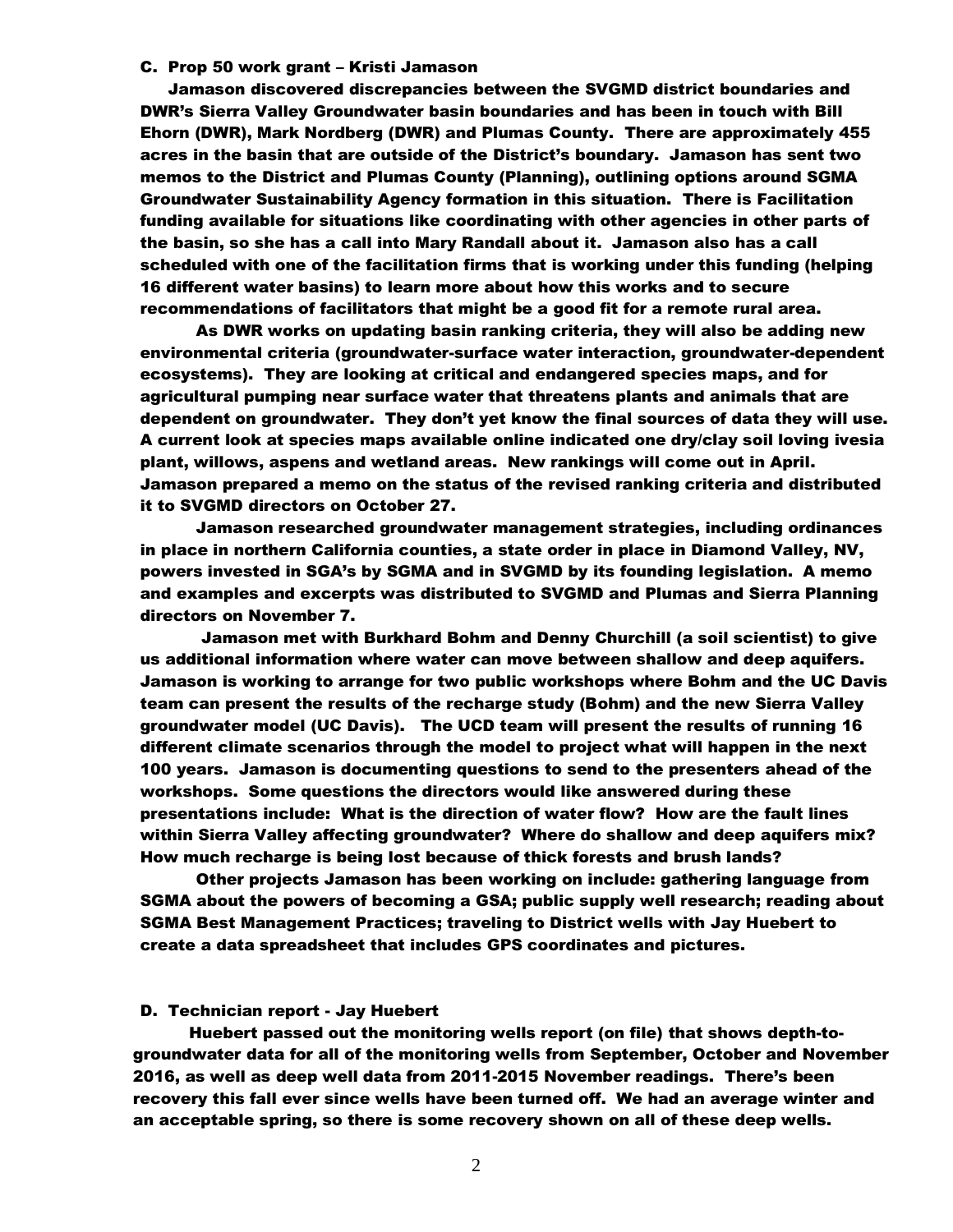Huebert also collected pumping data from the ag wells in the district and reported total acre-feet pumped was down this year at 10,293 AF relative to the 13,117 AF in 2015.

Jamason added that one of the draft Best Management Practices documents that DWR has posted is about monitoring. The document was provided to Huebert to review relative to current practices.

### 5) DISCUSSIONS/ACTIONS

### A. Building/Planning Department letter

Director Roen shared that SVGMD stopped approving well permits and only received notification of the permits from the Counties beginning in April 2013 (email on file). However, starting today, SVGMD is requesting that all large capacity well applications be sent to SVGMD for approval.

The letter the Counties give to applicants for new well permits was revised (on file) and includes updated requirements for large-capacity wells. This will be sent to the Building Department and Health Department for Plumas and Sierra Counties.

Director Swofford made a motion to amend the letter pertaining to new well permit applicants, Director Roen 2<sup>nd</sup>, motion passed, all in favor.

#### B. Large Capacity Well Management Charge informational letter

Director Roen made a motion that the Chairman and secretary craft the letter and approves the letter as amended upon verification by the board, Director Ramelli  $2^{\text{nd}}$ , motion passed, all in favor.

### C. Large Capacity Well Management Charge resolution

Director Ramelli made a motion to approve the large capacity well management charge resolution, Director Swofford 2<sup>nd</sup>, motion passed, all in favor.

#### D. Well drilling moratorium

#### 1. Ken Schmidt's letter

Director Roberti talked to geohydrologist Ken Schmidt, who suggests SVGMD put a temporary moratorium on all large capacity wells in the concern area of the sub basin (the east side of the Valley). There are other areas in the state that will also be doing this to provide time to become compliant with new groundwater law expectations.

After some discussion, it was decided that Ken Schmidt will provide hydrology evaluations for new well applicants in lieu of the moratorium.

#### E. New large capacity well construction ordinance

1. Butte County water wells ordinance

This agenda item has been tabled until the board has defined its management policies and referred to example ordinances from other counties and districts.

#### F. Parcel fee charges

The board discussed waiting until next year to update the management charges. There would be significant cost to the District to send out its own billing. However, it would provide ~\$20,000 increase in revenue.

Dave Goicoechea suggested that the charges could be added onto the next tax roll as a supplemental billing. That would take the District out of the billing process. Director Roen and Director Swofford are going to ask Plumas and Sierra Counties and get an estimate on what the cost would be to the District.

3